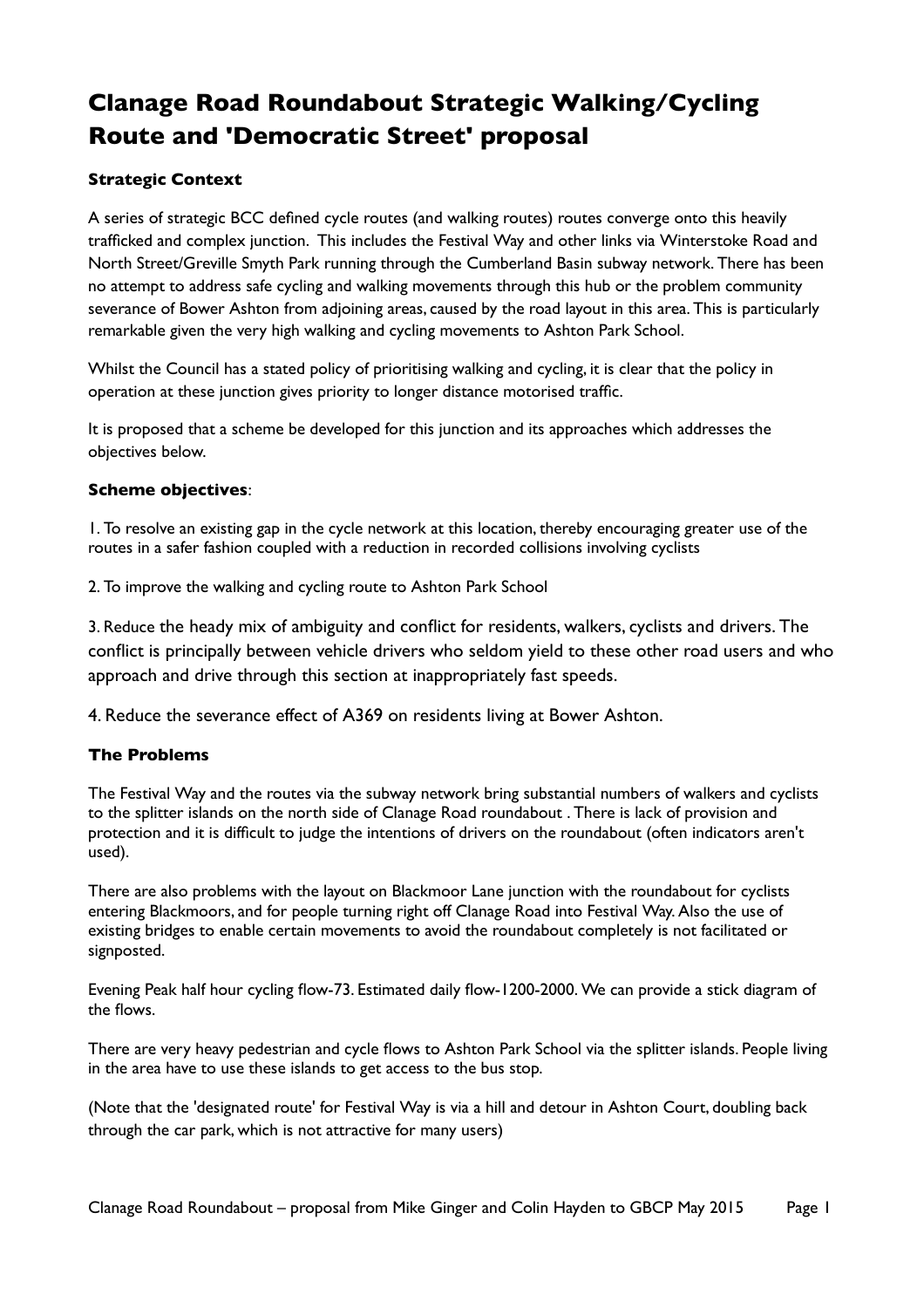Historically, Clanage Road was simply a lane shared by all users, not dominated by any one group. Clanage Road now carves through the middle of the residential conurbation of Bower Ashton,creating a literal barrier for those living on the 'other side of the road'. This dominance of motor vehicles has no doubt contributed to these resident's not feeling part of and often not getting involved with community affairs and events.

# **The Opportunity**

The designed solution should aim to create a 'Democratic Street' which addresses the imbalance of priority given to through traffic. It needs to recognise address the following 'improvised' movements (see photos):

- 1. Cyclists heading s/b on Clanage Road going on 'wrong' side of splitter island(against traffic flow) to access Blackmoors Lane
- 2. Cyclists using narrow footway on Clanage Road to avoid right turn
- 3. Cyclists have no choice but to access Blackmoors on wrong side of the ride
- 4. Some unofficial use of the existing bridge and subways which allow the roundabout to be by-passed

## **The proposal**

1. That the 20mph operation on Clanage Road crossing is backed up with a series of flat top humps/tables particularly at the flowing locations: entrance to Teddies; access to Festival Way signed as 'Rowleys'; at the splitter islands to the Clanage Road Roundabout. Entrance treatment at the start of the 20mph(perhaps similar to the type used in Wlitshire).

2. A safer link between the Festival Way egress onto Clanage Road and the junction including a safer right turn from Clanage Road into Festival Way (Rowaland) with a flat top crossing as proposed in 1 above

3. Protected cycle and pedestrian crossings across the north side of referred to in 1, with flat top crossings and wide zebras

4. Link between 3 and Blackmoors Lane so this can be accessed safely and legally by cyclists

5. A series of measures on the existing bypass bridge and subway pass route to the south of the junction including signing; dropped kerbs and possible raised parapet on the smaller bridge crossing the slip road from the A370

6. The cycletrack running part of the way from Ashton Court Clifton entrance towards Bristol along the A369 should be linked into this hub

A sketch of these and other potential measures is provided. This includes a widened footway on Clanage road and raising the whole of the roundabout area into a raised table effect.

#### **Funding**

This proposal should be considered for funding from the second round of Cycling Ambition Fund. It would genuinely address a severe weakness in the existing walking and cycling network in an area of high but suppressed demand (due to the perception of danger here). It is relatively simple to cost and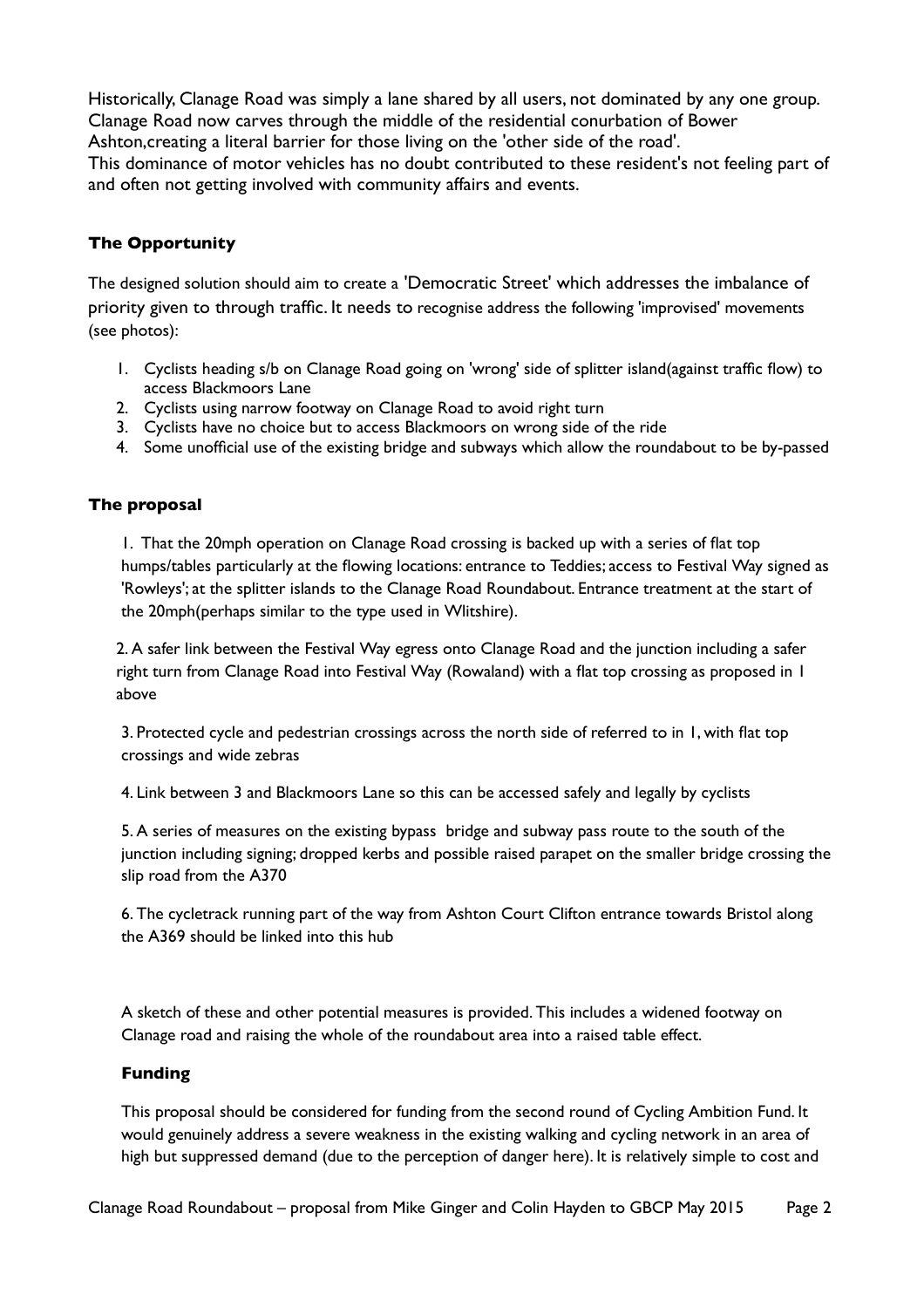to implement. As it forms part of the Festival Way, it is understood that match funding maybe possible from Sustrans.

## **Next Steps**

Subject to BCC in principle support for this, the next step would be to consult with local neighbours including: Pedestrians, residents, cyclists, dog walkers, APS leadership and pupils, UWE transport managers and students, BCC Highways dept, local police, mounted police(who are also neighbours)and traffic police, the BCC city transport team who recently implemented a 20 mph speed limit on the residential section of Clanage,the local cricket club and Teddies children's nursery who are also neighbours of Clanage Rd and not forgetting the many and varied users of Ashton Court and its management team. All of these above 'get it' and support the proposal, it's quite clear how many users of this section of Clanage Rd would greatly appreciate safety improvements for all.

# **Clanage Road Roundabout pictures**



**Figure 1: overview looking towards the Clanage Road entrance into the Junction where many pedestrians and cyclists cross https://maps.google.co.uk/maps/ms? msid=206888166729361298550.0004e248ecfe5094cdb76&msa=0&ll=51.441236,- 2.625175&spn=0.007236,0.019741**



**Figure 2: Many cyclists go against flow of heavy traffic to get access to Blackmoor Lane**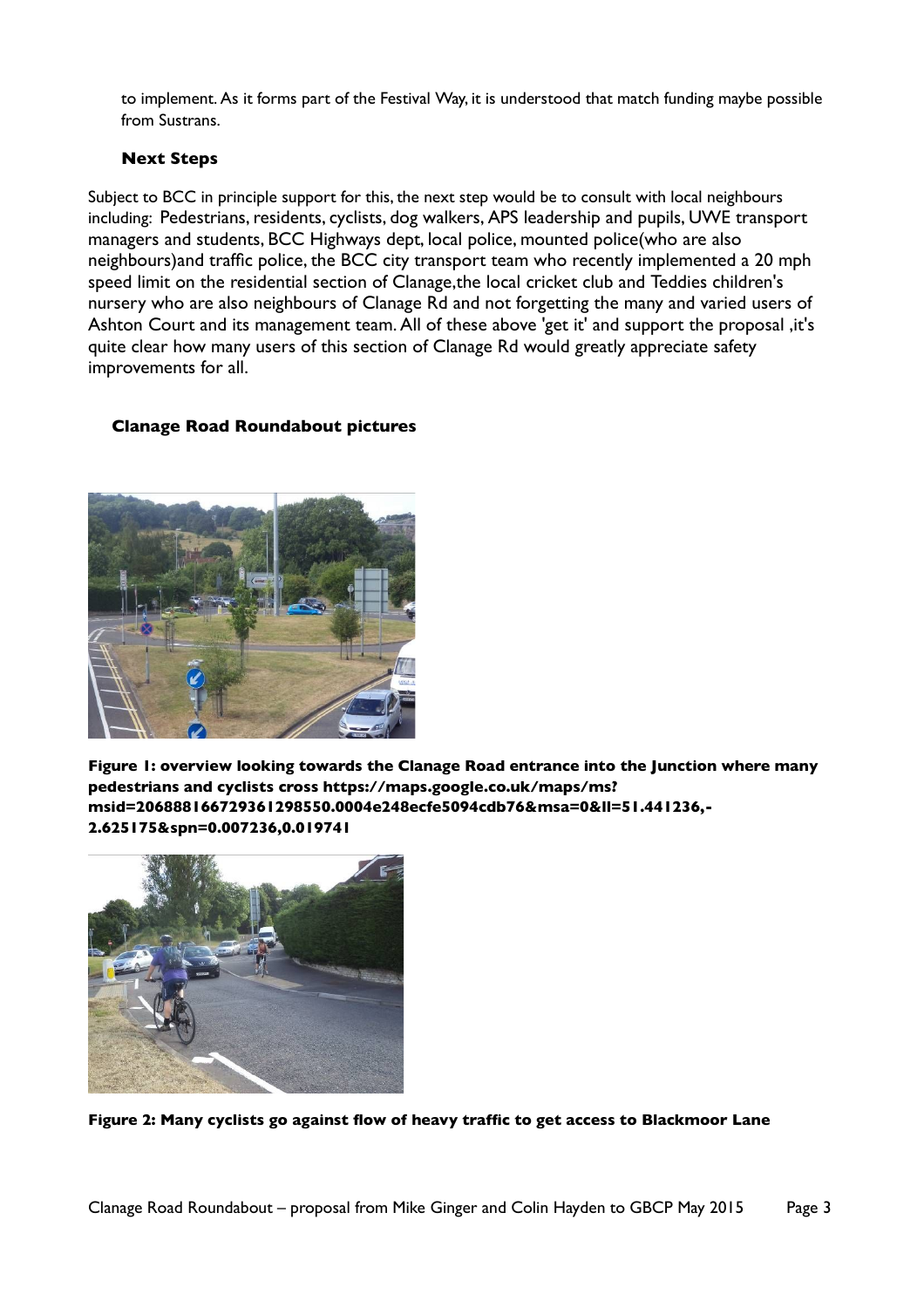

**Figure 3: Cyclists are forced to go against traffic flow in Blackmoor Lane**



**Figure 4: Further example of 'improvisation'/desperation**



**Figure 5: Cyclists heading to and from the subway system under Brunel Way-an important link between Ashton and wider destinations (including Ashton Park School; UWE and Ashton Court)**